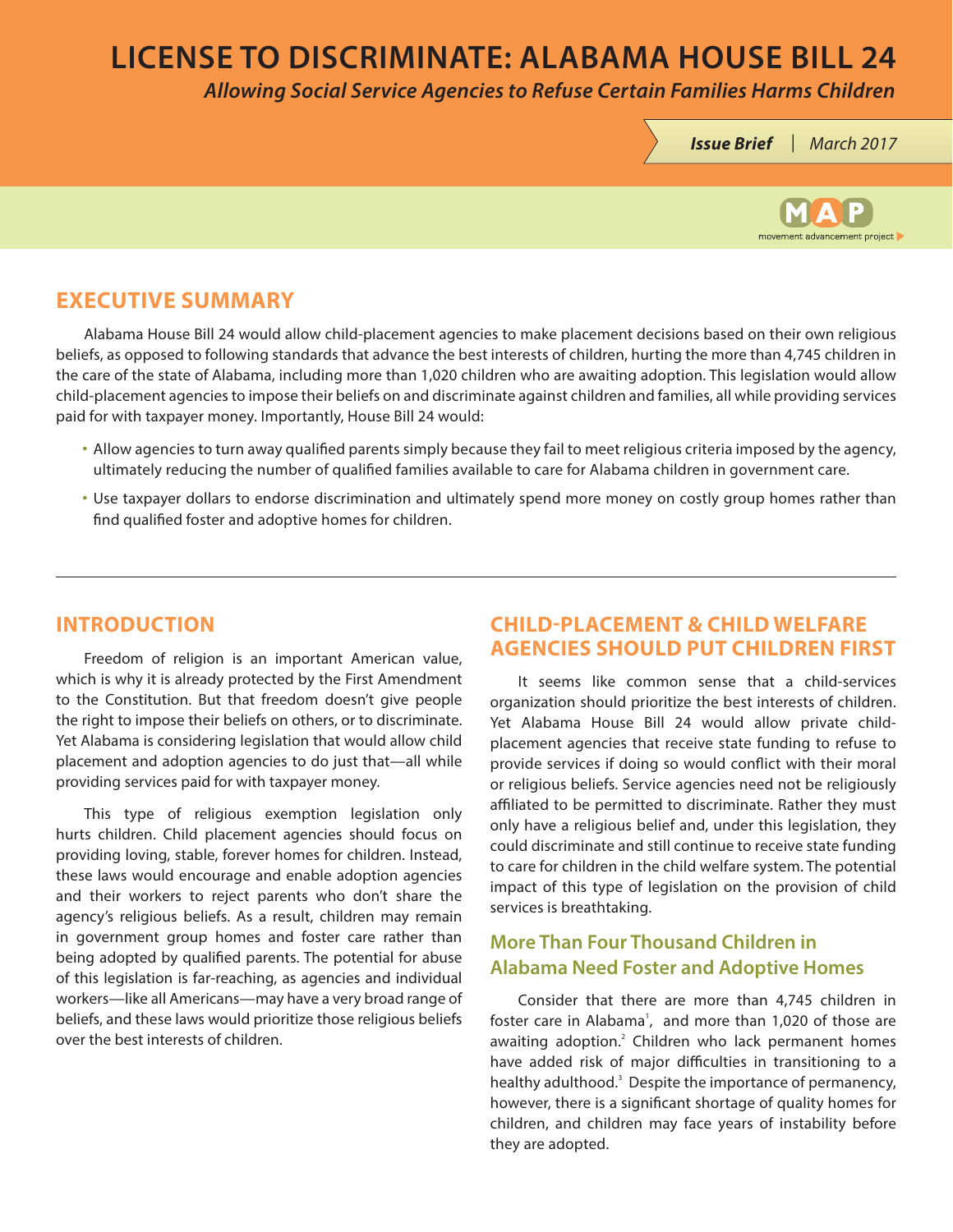Agencies consistently report that one of the biggest obstacles to placing children is finding interested, qualified families who want to foster or adopt. $4$  All kinds of families are needed to care for the thousands of children in the child welfare system, including the hundreds of thousands needing foster homes and those awaiting adoption nationwide. Research finds that diverse families serve a frequently underappreciated role in the child welfare system; single parents, unmarried couples, relatives, and families headed by lesbian, gay, bisexual, and transgender (LGBT) people have all been important members of the foster and adoptive community. For example, same-sex couples are four times more likely than married opposite-sex couples to raise an adopted child, and they are six times more likely to raise foster children.<sup>5</sup> There are more than 22,000 adopted children residing with same-sex couples in the United States.

Yet House Bill 24 would protect workers and agencies who reject these and other qualified parents simply because those parents fail to meet the religious criteria imposed by the agency.

### **Child-Placement and Child Welfare Agencies Must Put Children First**

At the heart of child-welfare service is the well-being of the child. Each agency and staff member is tasked with ensuring the safety and well-being of every child in their care. This is called a duty of care, a legal obligation to care for children who are the state's charge. Agencies have this duty of care because children cannot care for themselves, find their own foster and adoptive homes, get their own food and shelter, or enroll themselves in school. Adults must help them obtain these crucial needs. How can agencies ensure that children get placed in adoptive homes as quickly as possible when the agencies are turning away qualified prospective parents?

Children also cannot choose which child-placement agencies take their cases. It is the responsibility of the state to ensure that every child-serving agency is showing the strictest duty of care; that each agency receiving state funding is doing everything in its power to ensure the well-being of children in its charge. Yet House Bill 24 would allow agencies to impose their own religious views on the children in their care. For example, under such a law, a child who just lost both his or her parents could be denied adoption by an aunt who is an unmarried mother.

### **HOUSE BILL 24 ENCOURAGES DISCRIMINATION, HARMS CHILDREN AND FAMILIES**

House Bill 24 would create a broad license to discriminate in the placement of children in state care, allowing childplacement agencies and workers to discriminate with taxpayer dollars and put their religious beliefs ahead of the best interests of children. Allowing agencies to flatly refuse to consider well-qualified prospective families–and to still receive government funding–violates basic principles of child welfare and allows taxpayer dollars to be used to discriminate.

When agencies that receive federal or state funding are permitted to pick and choose which children to serve and which families to consider, it is the children that the state has in their care who are harmed. Potential harms under House Bill 24 could include:

#### **Agencies could reject qualified parents who don't meet their religious criteria.**

- Adoption agencies could decide to keep a child in a government group home rather than place them with a loving, qualified couple who don't adhere to the agencies' religious beliefs.
- A child-placement worker could decide to keep a child in foster care rather than place her with a loving, qualified lesbian couple or a Buddhist couple who wants to adopt.
- A Christian child placement agency could refuse Jewish parents, and Jewish child placement agency could refuse Christian parents.

#### **Agencies and workers could discriminate against and refuse to serve sweeping categories of parents.**

- Social service agencies could refuse to consider families headed by LGBT people because the agency opposes same-sex couples, same-sex marriage, or transgender people.
- Single people or cohabiting unmarried couples could be excluded from consideration.
- Social service organizations could refuse to consider prospective families with a different religious practice from their own, interfaith families, or families who are not religiously-affiliated.

#### **Agencies would no longer need to make placement decisions based on the best interests of the child.**

- An agency could refuse to allow a child to be adopted by an extended family member (often called kinship adoption, and frequently the best scenario for the wellbeing a child because it allows them to maintain family connections) like a gay uncle or lesbian grandparent.
- Agencies could refuse to place LGBT youth with accepting parents, but could instead place them with parents who intend to force them into conversion therapy.